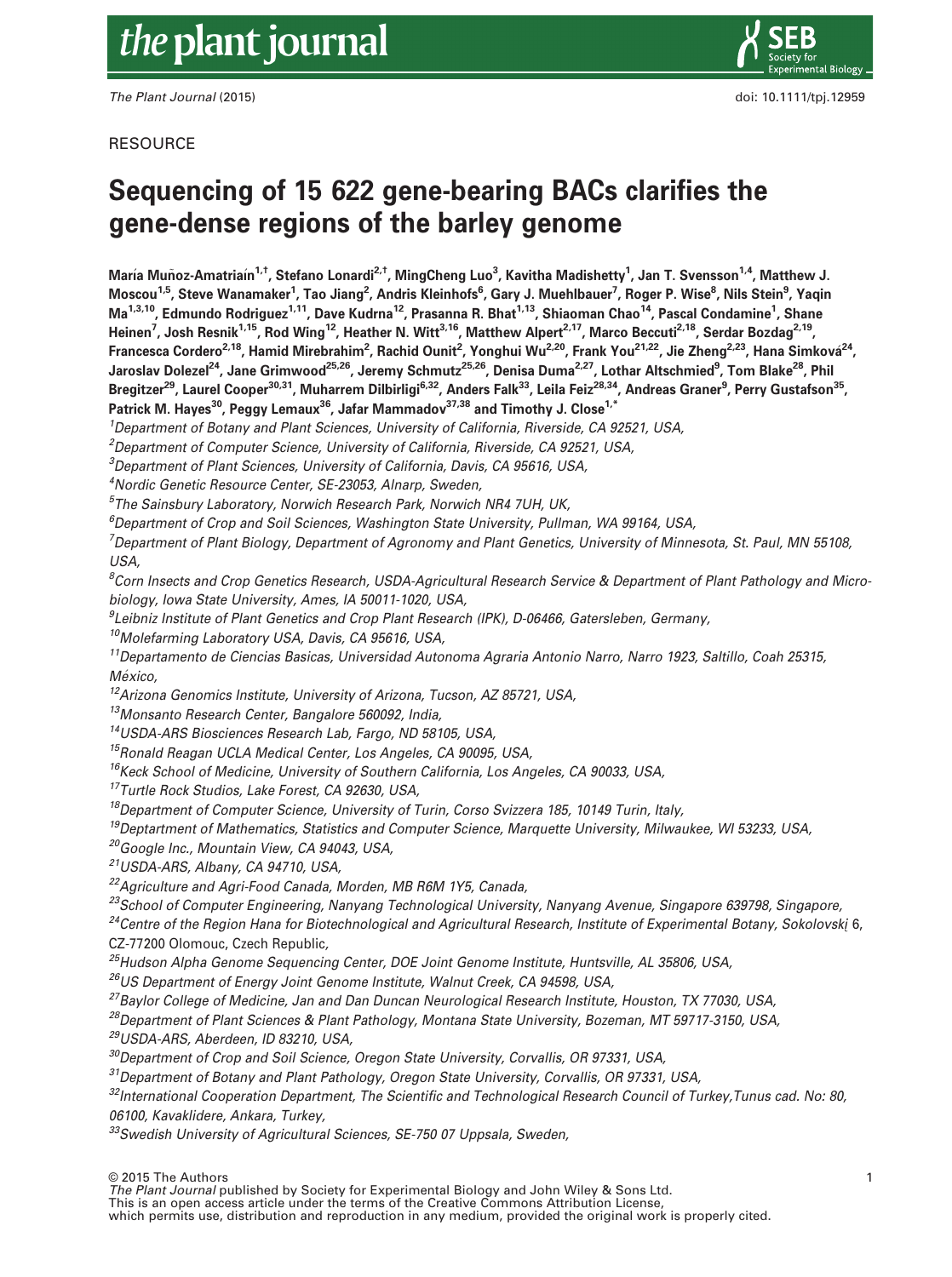<sup>34</sup>Bovce Thompson Institute for Plant Research, Cornell University, 533 Tower Road, Ithaca, NY 14853-1801, USA, 35USDA, University of Missouri, Columbia, MO 65211, USA, <sup>36</sup>Department of Plant and Microbial Biology, University of California, Berkeley, CA 94720, USA,

<sup>37</sup> Department of Crop & Soil Environmental Sciences, Virginia Tech, Blacksburg, VA 24061, USA, and

38Dow AgroSciences LLC, Indianapolis, IN 46268-1054, USA

Received 1 June 2015; revised 15 July 2015; accepted 24 July 2015. \*For correspondence (e-mail timothy.close@ucr.edu). † These authors contributed equally.

# **SUMMARY**

Barley (Hordeum vulgare L.) possesses a large and highly repetitive genome of 5.1 Gb that has hindered the development of a complete sequence. In 2012, the International Barley Sequencing Consortium released a resource integrating whole-genome shotgun sequences with a physical and genetic framework. However, because only 6278 bacterial artificial chromosome (BACs) in the physical map were sequenced, fine structure was limited. To gain access to the gene-containing portion of the barley genome at high resolution, we identified and sequenced 15 622 BACs representing the minimal tiling path of 72 052 physical-mapped gene-bearing BACs. This generated ~1.7 Gb of genomic sequence containing an estimated 2/3 of all Morex barley genes. Exploration of these sequenced BACs revealed that although distal ends of chromosomes contain most of the gene-enriched BACs and are characterized by high recombination rates, there are also gene-dense regions with suppressed recombination. We made use of published map-anchored sequence data from Aegilops tauschii to develop a synteny viewer between barley and the ancestor of the wheat D-genome. Except for some notable inversions, there is a high level of collinearity between the two species. The software HarvEST:Barley provides facile access to BAC sequences and their annotations, along with the barley– Ae. tauschii synteny viewer. These BAC sequences constitute a resource to improve the efficiency of marker development, map-based cloning, and comparative genomics in barley and related crops. Additional knowledge about regions of the barley genome that are gene-dense but low recombination is particularly relevant.

Keywords: Barley, Hordeum vulgare L., BAC sequencing, gene distribution, recombination frequency, synteny, centromere BACs, HarvEST:Barley, Aegilops tauschii.

# INTRODUCTION

Since Neolithic times, barley has played a major role as a source of food, feed, and beer (Ullrich, 2010). The ability of barley to adapt to marginal environments together with the distinctive grain characteristics make barley a versatile crop that is grown worldwide (reviewed in Muñoz-Amatriain et al., 2014). However, genes determining these valuable features are contained in a highly repetitive and complex genome almost twice the size of that in humans.

With the advent of next-generation sequencing (NGS), the barley community envisioned the sequencing of a complete barley genome (Schulte et al., 2009). Chromosome sorting by flow cytometry reduced the genome complexity allowing the application of NGS to barley chromosome arms (Doležel et al., 2012), which was applied to assemble the detected genes in a synteny-based virtual linear order (Mayer et al., 2011). In 2012, The International Barley Sequencing Consortium (IBSC) released an extensive genome sequence resource that integrated annotated whole-genome shotgun (WGS) sequences within a physical and genetic framework (IBSC, 2012). Bacterial artificial chromosome (BAC) and BAC-end sequences assisted the incorporation of WGS sequence data into the physical map, and the integration of the physical and genetic maps. Most of the 6278 sequenced BACs that were included in that work were gene-bearing BACs identified from the Yu et al. (2000) library of cv. Morex. Subsequently, additional anchoring of WGS contigs by POPSEQ (POPulation SEQuencing; Mascher et al., 2013) led to an improved coupling of the barley physical map (Arivadasa et al., 2014) to the genetic map. However, resolution was still quite limited as it included only the BAC sequences that were previously published (IBSC, 2012), providing a 'sequenceready' physical map (Ariyadasa et al., 2014).

Sequencing the entire barley genome has been a challenge due to difficulties resolving the abundant and complex repetitive regions during assembly (Stein and Steuernagel, 2014). However, the makeup of the barley genome presents some opportune portals of entry. Esti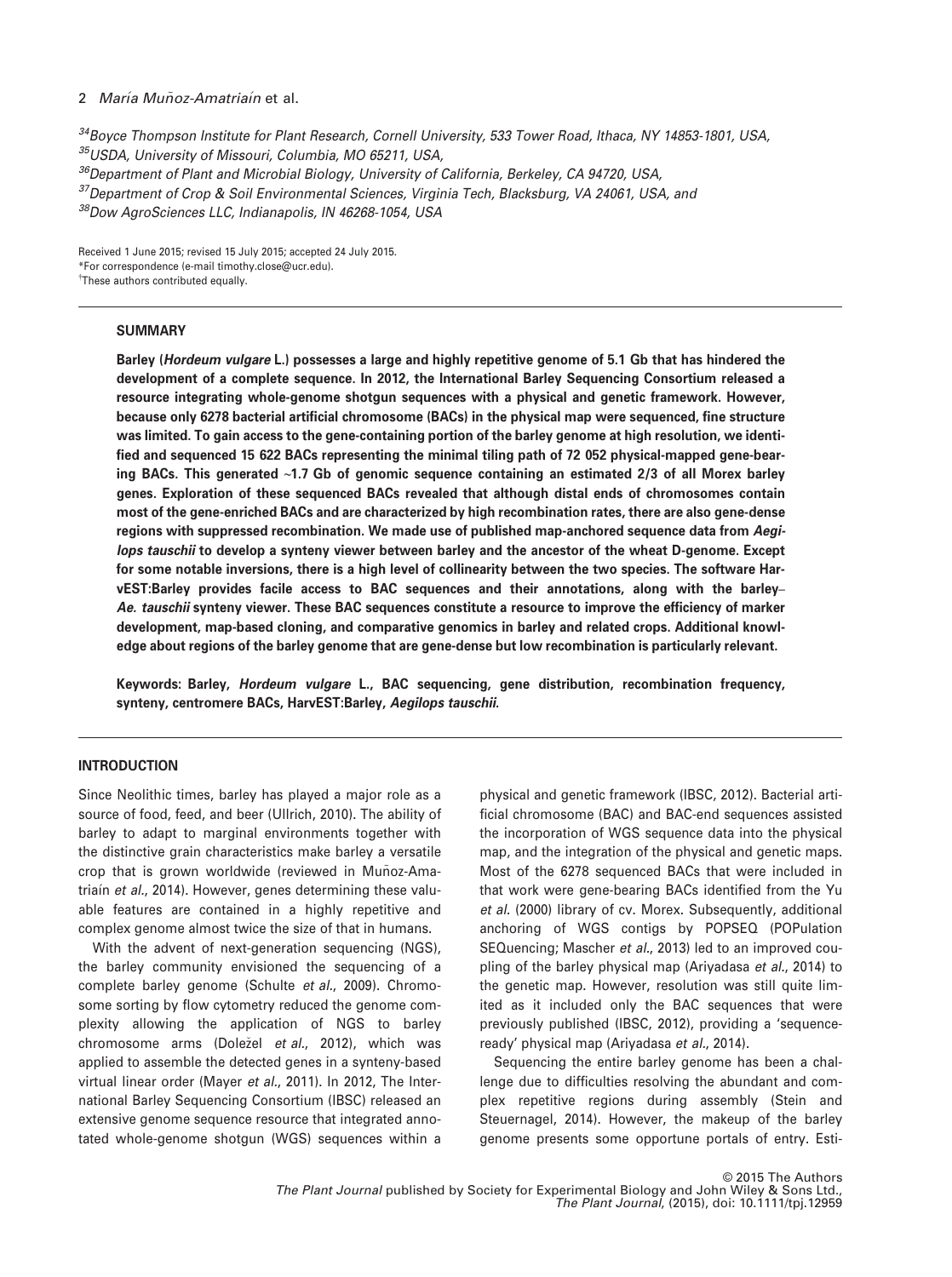mates indicate that barley gene content is similar to that of the grass model rice, even though the latter is almost 12 times smaller (IRGSP, 2005; IBSC, 2012). Several studies have shown that the >80% repetitive DNA is not randomly distributed across the barley genome and that there are gene-rich regions with relatively little repetitive DNA which exhibit extensive collinearity with other grasses (e.g. Feuillet and Keller, 1999; Sandhu and Gill, 2002; Varshney et al., 2006; Wicker et al., 2009). A selective sequencing strategy to target gene-containing regions of the genome has provided a feasible approach to explore and characterize the genomic features of the gene-rich portion of barley, the Triticeae model genome.

In an effort that started over a decade ago, the original Yu et al. (2000) BAC library constructed from cv. Morex was screened for gene-containing BACs. Here we present the development of a minimal tiling path (MTP) of 15 711 'genebearing' BACs, summaries of annotated and map-anchored sequences of 15 622 of these clones, and facile access to this information. An earlier version of the sequence assembly for over 2000 of these MTP BACs was released with the 2012 genome sequence resource publication (IBSC, 2012). Here we provide much-improved sequence assemblies for those clones, along with all of the remaining MTP of genebearing BAC contigs. These ~1.7 Gb of gene-rich genomic sequence expand our knowledge of the characteristic features of the gene-containing regions. Furthermore, this resource will improve the speed and precision of mapbased cloning and marker development in barley and closely related species while supporting ongoing efforts in obtaining a complete reference sequence of barley.

# RESULTS AND DISCUSSION

# A physical map of the gene-containing portion of the barley genome

The barley (cv. Morex) BAC library described by Yu et al. (2000) has been extensively used for positional gene cloning (e.g. Wei et al., 1999, 2002; Yan et al., 2006b; Komatsuda et al., 2007), comparative sequence analysis between related species (e.g. Dubcovsky et al., 2001; Griffiths et al., 2003) and physical mapping (IBSC, 2012; Ariyadasa et al., 2014). This library, composed of 313 344 BAC clones representing  $6.3\times$  haploid genome coverage, was screened with genic probes to identify a subset of 83 831 'gene-bearing' BACs (hereafter referred to simply as gene-bearing BACs or GB-BACs). Rearrays encompassing these 83 831 BACs were fingerprinted using the high information contig fingerprinting (HICF) method of Luo et al. (2003). Among the 72 052 clones that were effectively fingerprinted, 61 454 were assembled into 10 794 contigs (Data S1) using a compartmentalized assembly method (Bozdag et al., 2009). This assembly thus had an average of 5.7 BACs per fingerprinted contig (FPC) along with 10 598 singletons. The assembly is available at [http://phymap.ucdavis.edu/bar](http://phymap.ucdavis.edu/barley/)[ley/](http://phymap.ucdavis.edu/barley/) in the database 'Barley Compartmentalized PhyMap V14.'

Minimal tiling path clones were chosen using the FMTP method of Bozdag et al. (2013) to reduce redundancy prior to sequencing. The set of MTP clones included a total of 15 711 unique BACs. The MTP presented in this study was computed independently from that generated by the IBSC

Table 1 Statistics of the gene-bearing BAC sequence assembly for nodes ≥200 bp in size

| Chr. arm | No. BACs | Avg. no.<br>nodes per BAC | Length of<br>assembled reads (bp) | Avg. BAC<br>length (bp) | Avg. N50 | Avg. L50 | No. unique<br>HC gene models <sup>a</sup> | No. unique<br>LC gene models <sup>a</sup> |
|----------|----------|---------------------------|-----------------------------------|-------------------------|----------|----------|-------------------------------------------|-------------------------------------------|
| 1H       | 1959     | 19.5                      | 209 800 854                       | 107 096                 | 23 697   | 2.8      | 2866                                      | 3502                                      |
| 2HS      | 1048     | 18.5                      | 111 465 824                       | 106 361                 | 24 703   | 2.7      | 1486                                      | 1935                                      |
| 2HL      | 1391     | 19.1                      | 149 179 441                       | 107 246                 | 22 978   | 2.7      | 2241                                      | 2529                                      |
| 3HS      | 862      | 18.2                      | 92 368 717                        | 107 156                 | 26 301   | 2.6      | 1242                                      | 1704                                      |
| 3HL      | 1389     | 18.8                      | 148 465 120                       | 106 886                 | 24 223   | 2.7      | 2132                                      | 2576                                      |
| 4HS      | 862      | 17.9                      | 94 522 065                        | 109 654                 | 26 577   | 2.6      | 1048                                      | 1442                                      |
| 4HC      | 60       | 15.8                      | 5 866 127                         | 97 769                  | 28 999   | 2.2      | 20                                        | 40                                        |
| 4HL      | 1100     | 18.7                      | 120 519 518                       | 109 563                 | 25 7 56  | 2.7      | 1536                                      | 1740                                      |
| 5HS      | 640      | 19.1                      | 69 074 495                        | 107 929                 | 24 696   | 2.8      | 812                                       | 1207                                      |
| 5HL      | 1623     | 20.1                      | 173 282 123                       | 106 767                 | 22 285   | 2.9      | 2777                                      | 3288                                      |
| 6HS      | 823      | 19.7                      | 87 025 477                        | 105 742                 | 22 248   | 2.8      | 1070                                      | 1624                                      |
| 6HL      | 1113     | 19.3                      | 120 662 552                       | 108 412                 | 23 922   | 2.8      | 1610                                      | 1942                                      |
| 7HS      | 1196     | 19                        | 129 484 046                       | 108 264                 | 24 580   | 2.7      | 1770                                      | 2496                                      |
| 7HL      | 1150     | 20.1                      | 122 082 348                       | 106 159                 | 23 221   | 2.8      | 1734                                      | 2182                                      |
| ΝA       | 406      | 41.6                      | 63 956 654                        | 157 529                 | 16 942   | 5.2      | 994                                       | 1287                                      |
| All      | 15 622   | 19.7                      | 1 697 755 361                     | 108 677                 | 23 906   | 2.8      | 15 707                                    | 19 330                                    |

N50: length for which the collection of all nodes (contigs) of that length or longer contains at least half of the sum of the lengths of all nodes (contigs) in the BAC assembly.

L50: minimum number of nodes (contigs) accounting for more than 50% of the BAC assembly.

<sup>a</sup>Gene models hitting 10 or more BACs are not included in the count.

© 2015 The Authors

The Plant Journal published by Society for Experimental Biology and John Wiley & Sons Ltd., The Plant Journal, (2015), doi: 10.1111/tpj.12959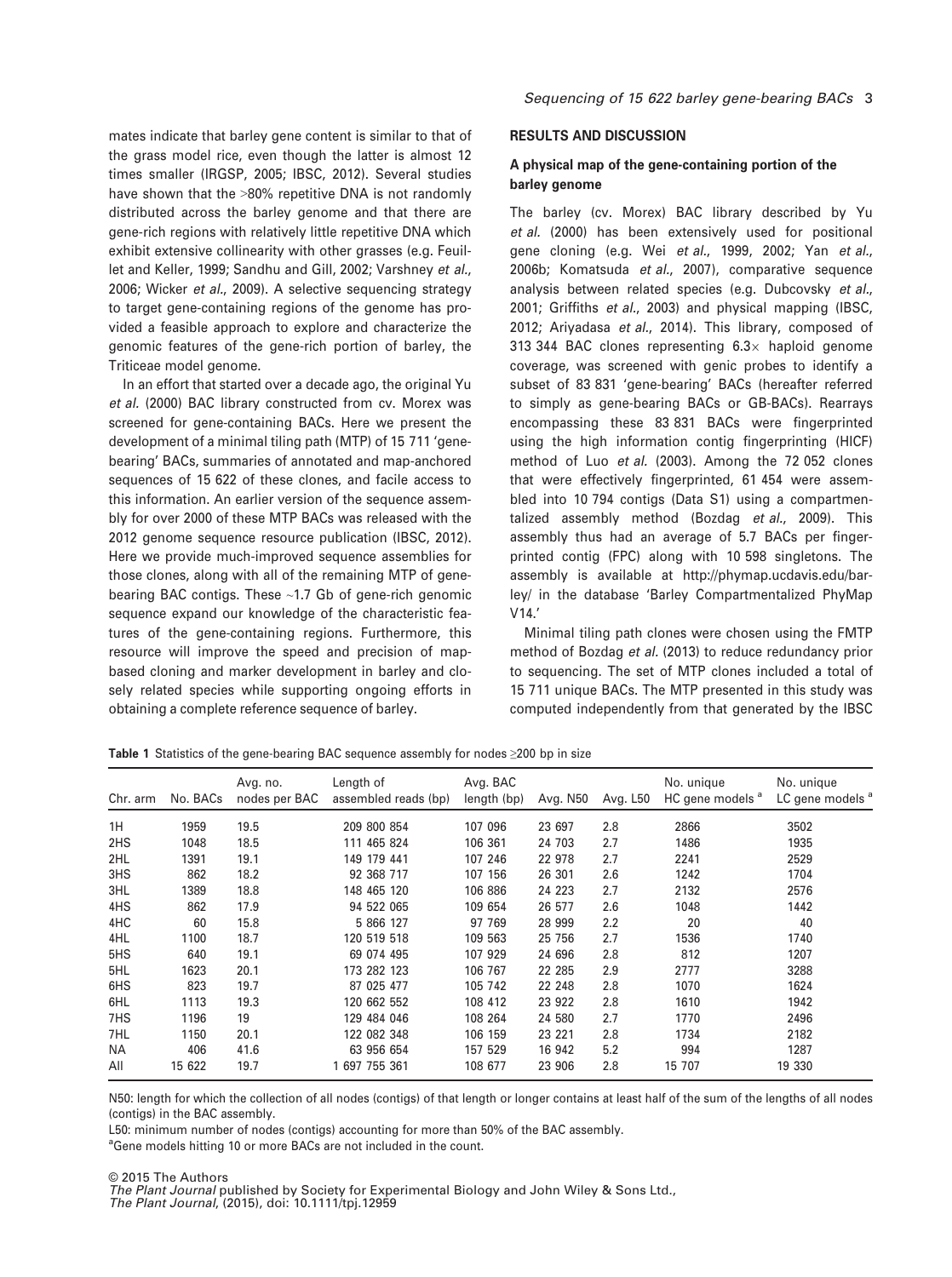(2012). Data S1 provides a summary of the origination of the full list of GB-BACs and these MTP clones.

# Gene-bearing MTP BAC-clone sequencing and assembly

To sequence the 15 711 unique BAC clones comprising the gene-bearing MTP we followed essentially the pooledclone combinatorial sequencing method described by Lonardi et al. (2013). In brief, eight sets of BAC clones (sets HV3 to HV10) were sequenced using Illumina HiSeq2000. High-quality reads were assigned (or deconvoluted) to individual BAC clones and then assembled BAC-by-BAC using Velvet v. 1.2.09 (Zerbino and Birney, 2008). Only nodes (i.e., Velvet contigs) with a size of at least 200 bp were used for further analysis in the present work. Assembly statistics for nodes of different minimum sizes are reported in Table S1.

In total, 15 622 BAC assemblies were obtained, which represents 99.4% of all MTP BACs attempted to be sequenced. These BAC assemblies had an average N50 of 23.9 kb and an average L50 of 2.8 nodes (Table 1). Altogether, the assembly generated 1.7 Gb of gene-rich genomic sequence, which amounts to ~33.3% of the barley genome (ca 5.1 Gb; IBSC, 2012) (Table 1).

BACs were assigned to barley chromosome arms using a tool called CLARK (CLAssifier based on reduced K-mers; Ounit et al., 2015). Using flow-sorted materials (Suchánková et al., 2006) that were shotgun sequenced and assembled (see Experimental procedures), this approach allocated 15 216 BAC assemblies (97.4% of those sequenced) with high confidence to chromosome 1H or arms of chromosomes 2H–7H (Table 1; Data S1). The number of BACs per chromosome ranged from 1936 for 6H to 2439 for 2H (Table 1). We observed a linear relationship between the number of sequenced BACs per arm and the molecular size of the corresponding barley chromosome arm reported by Suchánková et al. (2006) ( $r = 0.953$ ; Figure S1). This outcome indicates that chromosomal gene content in barley is proportional to size. It should be noted that 60 BACs are located in a region that is overlapped by 4HS and 4HL cytogenetic stocks, which we defined as '4HC.' Some of them could be centromere clones (see below). Only 406 BACs could not be assigned to 1H or an arm of any other chromosome. Physical chimerism, or cross-contamination of cultures or DNA samples during handling seem to be the most likely explanations of assignment failure for these clones, which as a group have anomalous metrics (see Table 1).

Previously predicted barley genes (IBSC, 2012) classified into high confidence (HC) and low-confidence (LC) were used to annotate BAC assemblies. In total, 17 386 HC and 21 175 LC gene models were found in our BAC sequences. The number of HC genes contained in the 15 622 BACs represents 67% of all annotated HC barley genes (26 159 genes; IBSC, 2012). This value is derived from a large sam-

Table 2 Comparison between gene models found in two different sequence assemblies of 997 BACs. High confidence (HC) and lowconfidence (LC) gene models predicted by IBSC (2012) were considered. A minimum sequence length of 200 bp and an e-value of  $1e^{-20}$  were the cutoffs used for the BLAST alignments. Numbers do not include gene models hitting ≥10 BACs

| Sequencing<br>technology | Avg. HC<br>gene<br>models /<br><b>BAC</b> | Total<br>unique HC<br>gene<br>models | Avg. LC<br>gene<br>models /<br><b>BAC</b> | Total<br>unique LC<br>gene<br>models |
|--------------------------|-------------------------------------------|--------------------------------------|-------------------------------------------|--------------------------------------|
| 454 <sup>a</sup>         | 2.96                                      | 2604                                 | 3.26                                      | 2950                                 |
| Illumina <sup>b</sup>    | 2.89                                      | 2571                                 | 3.18                                      | 2904                                 |
| <b>Both</b>              | 2.83                                      | 2489                                 | 3.08                                      | 2785                                 |

<sup>a</sup>Sequencing institutions for 454 sequencing included IPK Gatersleben, Fritz-Lipman Institute in Jena and Eurofins Scientific, and were published in IBSC (2012).

**bSequencing institution for Illumina sequencing was UCR.** 

ple size, so it implies that this is the portion of all barley genes represented in these BACs, whether previously annotated or not. We noticed that some gene models generated BLAST alignments to a large number of BACs, so for several calculations we excluded any gene model hitting ten or more BACs (1679 HC and 1845 LC genes; Table S2) since their inclusion would obscure more meaningful information. These gene models most often seem to contain transposable element (TE)-related sequences. Over 88% of the MTP BACs (13 809 BACs) contained at least one gene model, which indicates that the number of false positives occurring during the identification of gene-bearing BACs was low.

Our short-read based sequencing and assembly methods were validated by comparing the assemblies to those from 997 of the same BACs that had been previously sequenced by other institutions using 454/Roche technology (IBSC, 2012). Our assemblies covered, on average, 87.1% of BACs sequences that were generated using 454. Very similar gene densities and gene contents were found in assemblies produced independently by these two approaches (Table 2). Additionally, we compared 14 of our short-read based BAC assemblies to the complete sequences of the corresponding BACs produced using Sanger sequencing (14 of 50 sequenced by the Joint Genome Institute). On average, the short-read assemblies covered 88.3% of the complete BAC sequence with a range of 75.2– 98.6%. While this is not 100% coverage, all of the HC gene models (40) and single-nucleotide polymorphism (SNP) design sequences (31) are included.

# Distribution of genes in the barley genome and its correspondence with rice syntenic regions

Most of the sequenced BACs (78%) were plotted across the barley genome based on the physical coordinates provided by IBSC (2012). The observed enrichment of clones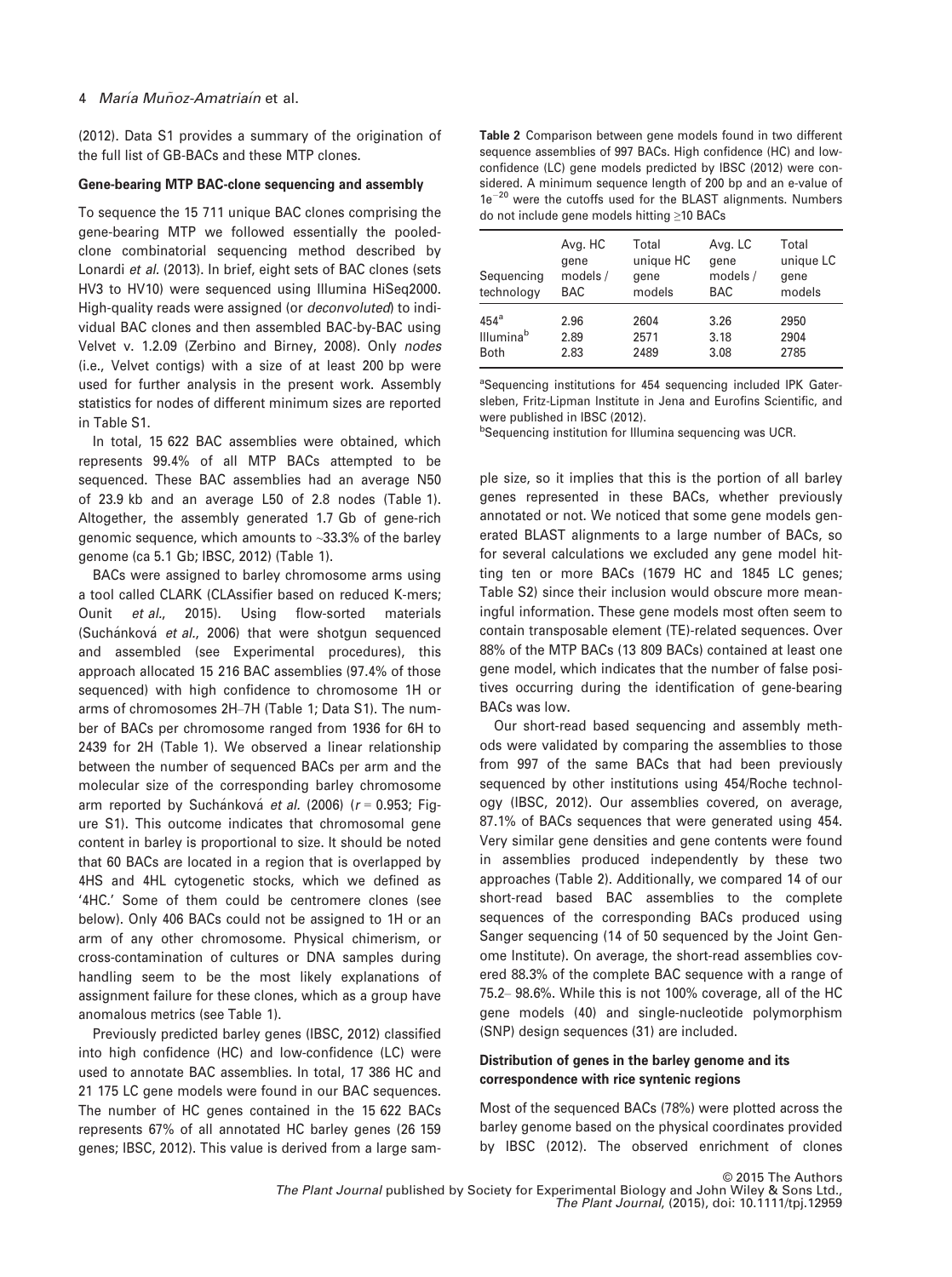Figure 1. BAC distribution along barley chromosomes 2H and 5H and syntenic relationships with rice chromosomes. Grey bars represent the number of sequenced barley BACs and their units are shown on the left Y-axis. Colored lines represent the proportion of BACs containing only one HC gene model (blue), three or more HC genes (red) or zero HC gene models (yellow), and the scale is shown on the right Y-axis. BAC densities are calculated for a sliding window of 40 Mb at 2.5 Mb intervals based on the physical coordinates (archived golden path) provided by IBSC (2012). Gray arrows indicate gene-dense regions different from distal ends. Barley–rice synteny is represented by lines connecting each mapped BAC to the position on the rice genome determined by BLASTX (see Experimental procedures). Densities of expressed rice genes across chromosomes are also displayed (adapted from Figure S2 in IRGSP, 2005), where blue bars indicate the frequency of gene models in 100 kb windows, red boxes indicate centromeres and white boxes represent physical gaps.



towards the ends of the chromosomes was expected (Figures 1 and S2); it has been previously reported that distal regions of barley chromosomes have higher gene density than regions nearer to centromeres (IBSC, 2012). The sequences from these BACs allowed us to explore their gene content. On average we found 2.38 HC gene models per BAC, but some BACs did not contain any previously identified gene, while others contained over 10 HC genes. We further explored the distribution of BACs containing different numbers of genes along each chromosome. As shown in Figures 1 and S2, the location of BACs highly enriched with genes is clearly biased towards the distal ends of the chromosomes, but additional hotspots also exist (e.g. regions indicated by arrows in Figure 1). Conversely, the frequency of BACs containing zero or only one HC gene is lower toward the telomeric ends (Figures 1 and S2). Peaks of BACs containing zero genes are usually located in more central positions of the chromosomes. We note that BACs in the 'gene-bearing' BAC list that have zero genes may have been false positives in the subjective scoring of library filter hybridizations. The uneven distribution of BACs containing at least three genes supports the idea of gene clustering that has been previously suggested for barley and other grass genomes (Barakat et al., 1997; Choulet et al., 2010; Gottlieb et al., 2013; Raats et al., 2013). In contrast with the variable BAC gene content, a uniform GC content was detected along all barley chromosomes, with chromosome averages ranging from 44.4% (3H and 7H) to 44.6% (4H) and an average GC content for all BACs of  $44.5\%$  (SD = 1.3%). This constant GC

© 2015 The Authors

The Plant Journal published by Society for Experimental Biology and John Wiley & Sons Ltd.,

The Plant Journal, (2015), doi: 10.1111/tpj.12959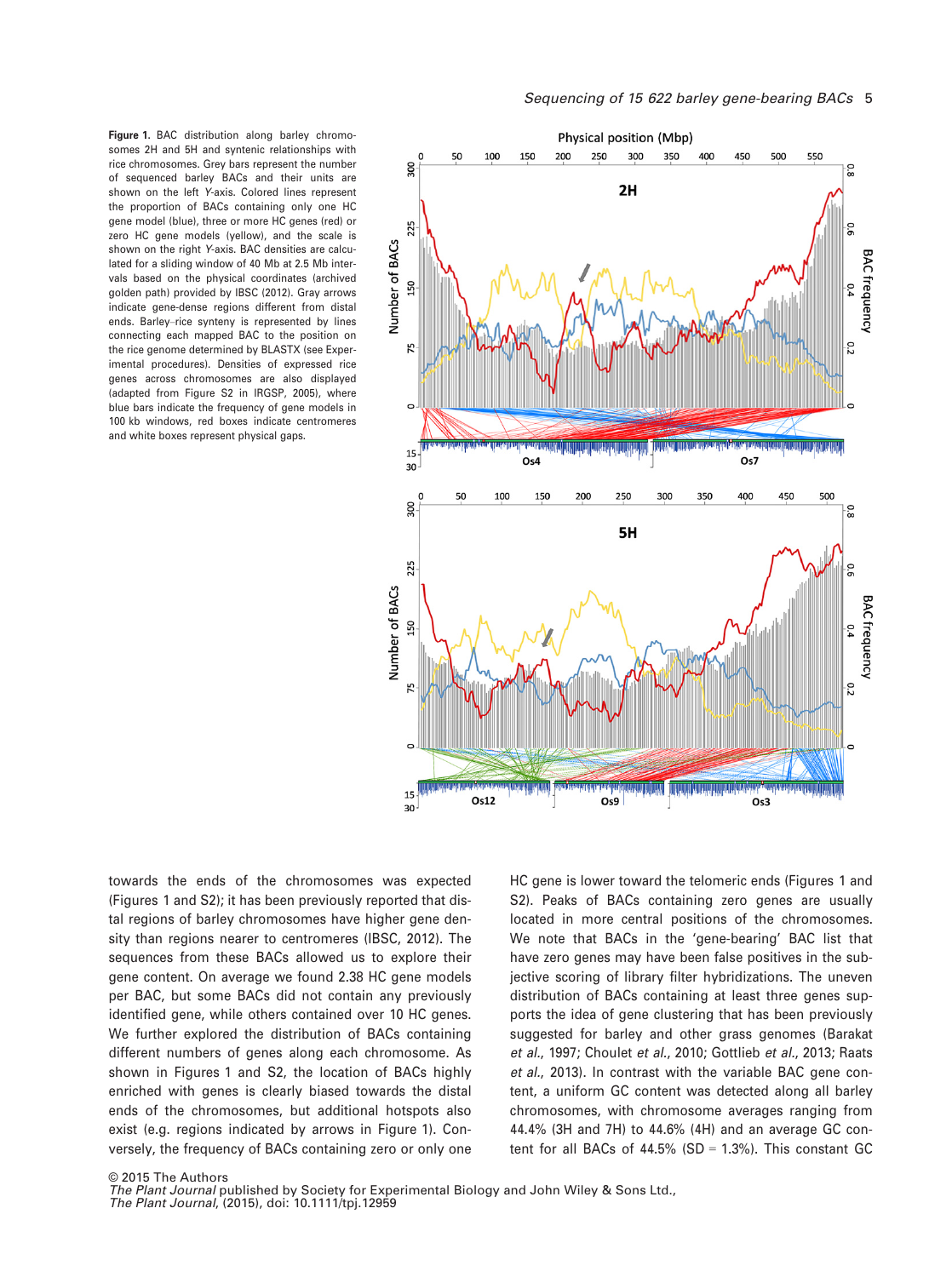content was also found in wheat BACs located in different regions of 3B (Choulet et al., 2010) and in 1BS BAC-end sequences (Raats et al., 2013). The BAC GC content percentages that we observe are similar to the GC composition of previously studied barley gene-bearing BACs (Dubcovsky et al., 2001; Wei et al., 2002) and comparable to those of rye (Bartoš et al., 2008) and wheat genomes (Choulet et al., 2010; Raats et al., 2013). Although our dataset is biased toward gene-containing BACs, we did not find any significant difference in GC content between gene-rich and gene-poor BACs.

To explore barley–rice synteny, each barley BAC DNA sequence was compared to rice translated gene models available at the Rice Genome Annotation Project database ([http://rice.plantbiology.msu.edu/\)](http://rice.plantbiology.msu.edu/) using BLASTX (see Experimental procedures). The syntenic relationships between rice and barley that were revealed (Figures 1 and S2, lower plots) are consistent with previously reported observations (Stein et al., 2007; Close et al., 2009; Mayer et al., 2011). Single rice chromosomes (Os1 and Os2) are largely syntenic with barley 3H and 6H, respectively. Barley 5H has a more complex synteny with rice, sharing major syntenic regions with at least three rice chromosomes (Os3, Os9 and Os12). Each of the remaining barley chromosomes shares major blocks of conserved synteny with two rice chromosomes. In terms of gene content, we observed that the barley gene-enriched chromosome regions tend to correspond to rice regions of high gene density (obtained from IRGSP, 2005). A clear example is barley chromosome 5H, where the gene-dense portion extends further from the long-arm distal end than in any other chromosome. This is the only distal region sharing synteny with gene-enriched distal portions of two rice chromosomes. Indeed, the 5HL distal region shows two peaks of gene enrichment, which coincide with each of the two ancestors of rice chromosomes (Figure 1). In sharp contrast, the prominent peak that is visible in the central region of 2H does not have clear synteny to a gene-rich region of the rice genome (Figure 1).

# Centromeric region of 4H

As mentioned above, 60 BACs were assigned to the region of overlap between the long and short flow-sorted arms of chromosome 4H (4HC), some of which may be centromere clones. Only two of those BACs (0143O21 and 0474D04) contained a mapped Oligo Pool Assay (OPA) SNP (1\_0424; Close et al., 2009), which was previously confirmed in the pericentromeric region of 4H (Muñoz-Amatria n et al., 2011). We also explored the gene content of these BACs. Only 14 BACs contain HC gene models when excluding highly frequent gene models (mostly TE-related) (Table S3). This is an expected finding since centromeric regions are known to have low gene density. Although we did not find any annotated gene encoding the highly conserved centromere-specific histone cenH3 (Zhong et al., 2002), we found genes previously identified in the centromere of rice chromosome 3 (ribosomal protein S5 and magnesium chelatase; Yan et al., 2006a) and a gene for retinoblastoma-related protein, which has been recently shown to play an essential regulatory role in the assembly of cenH3 at Arabidopsis centromeres (Lermontova et al., 2013). Satellite sequences and centromere-specific retrotransposons are the major constituents of centromeres in plants. While satellite repeats are problematic due to difficulties in the assembly of these tandem repeats, several retrotransposons including the conserved Ty3/gypsy type (Langdon et al., 2000; Hudakova et al., 2001) were found when inspecting highly frequent genes in these BACs (Table S3). These observations may provide useful leads for further studies of the centromere of barley chromosome 4H.

Although specific k-mers were identified for centromeric regions of overlap of all other barley chromosomes except 1H (Ounit et al., 2015), none of our sequenced BACs was assigned to those regions. This is probably because, in 4H, the region shared between flow-sorted short and long arms is larger than that in any other chromosome. However, when additional barley BACs are sequenced, it may be possible to identify centromeric BACs for other barley chromosomes. The use of analysis tools based on discriminative k-mer (such as CLARK) in combination with chromosome arm sequence data could be used as an approach to define centromeric regions in other species where flowsorted arms exist (i.e. bread wheat).

# Identification of deviant genomic regions

Triticeae chromosomes exhibit an increase in gene density and recombination rate along the centromere-telomere axis (Dvorák, 2009). This general trend has been observed in sequence data from barley (IBSC, 2012; Zeng et al., 2015), wheat (Raats et al., 2013; Choulet et al., 2014), and Ae. tauschii (Luo et al., 2013), and it is common to other grasses (i.e. Brachypodium, rice, and maize). The possibility of examining larger pieces of genome sequence (i.e., BACs) accounting for one third of the barley genome allowed us to take a closer look at how recombination rate distribution relates to gene distribution. As shown in Figure 2, recombination frequency generally increases along the centromere–telomere axis. Similarly, gene density distribution is not uniform along the chromosomes and it is usually correlated with recombination frequency (i.e., higher in distal ends). However, we also observe regions that clearly deviate from these general characteristics; there are regions with relatively high gene density embedded within areas with suppressed recombination. The two clearest examples are in chromosomes 2H and 5H (Figure 2, grey arrows). The 2H region coincides with the prominent peak of gene-rich BACs shown in Figure 1 and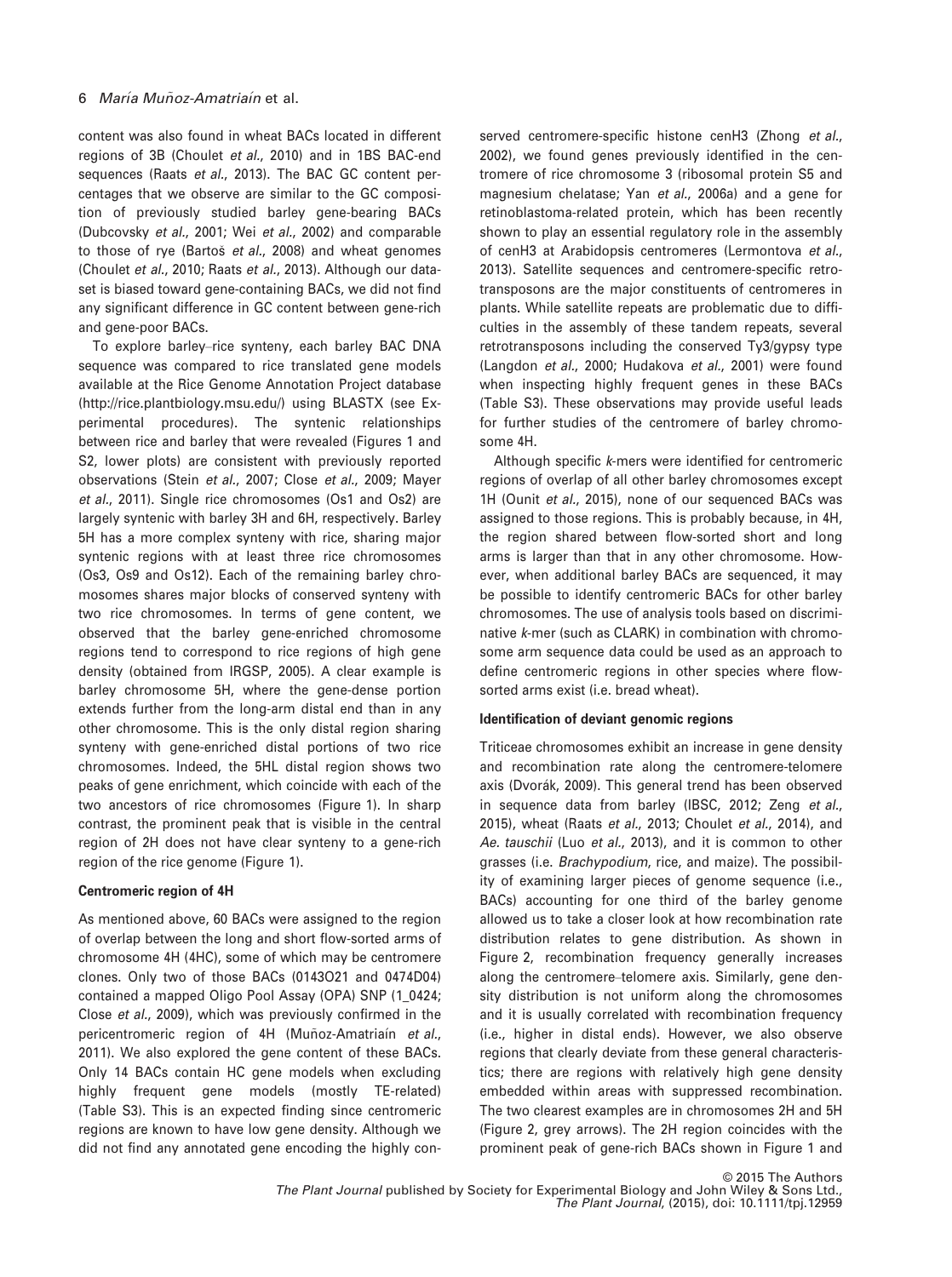Sequencing of 15 622 barley gene-bearing BACs 7



Figure 2. Relationship between recombination frequency (RF) and gene density (GD) along the seven barley chromosomes. Recombination rates are calculated from the cM/Mb ratios in sliding windows of 40 Mb with 2.5 Mb increments, and are represented by a color gradient from green (RF = 0) to red (RF = 1.14). Gene densities are estimated based on the total number of unique HC genes per window with respect to the total number of sequenced BACs assigned to that window, and are represented by the same color gradient from green (GD = 0.67) to red (GD = 3.16). Grey arrows indicate most evident genomic regions of relatively high gene density and very low recombination.

comprises ~18 Mb. A total of 50 BACs containing 84 HC unique gene models (Table S4) are located in this region of 2H. GO-term enrichment analyses performed in agriGO (Du et al., 2010) using GO terms available from MIPS (<http://pgsb.helmholtz-muenchen.de/plant/barley/>; Nussbaumer et al., 2013) revealed a slight enrichment for genes belonging to category 'cellular component organization,' including alpha-tubulins, peptide chain release factors, and a thylakoid-formation protein (thf1) (Table S4), which perform essential cellular functions. This barley region shares conserved synteny with the Ae. tauschii 2D region extending from 168 to 182 Mb in the Luo et al. (2013) physical map (ctg3995, ctg157 and ctg3482).

The 5H region is much larger, extending for approximately 60 Mb, including 136 BACs and 174 HC gene models. Interestingly, the GO category 'response to biotic stimulus' was a highly overrepresented. A set of seven genes belonging to the 'Bet v I type allergen' family of proteins is responsible for this enrichment. Different pollen allergens and pathogenesis-related proteins (i.e. STH-21; Table S4) are included in this family. Due to their homology with pathogenesis-related proteins, Bet v I pollen allergens are considered to be involved in pathogen resistance of pollen (Breiteneder et al., 1989). This recombination cold-spot did not contain any of the rapidly evolving nucleotide binding, leucine-rich-repeat (NLR) encoding

R genes, which tend to cluster in high-recombination distal regions of the barley chromosomes (IBSC, 2012; Muñoz-Amatriain et al., 2013). The other enriched GO category in the highlighted 5H region was 'DNA replication,' involving genes with more conserved functions. Some barley BACs in this region are syntenic to Ae. tauschii sequences at 94 Mb on 5D (ctg582; Luo et al., 2013).

A list of HC genes located in the aforementioned regions is provided in Table S4. To facilitate the exploration of these and other regions of the barley genome, Data S2 contains the recombination frequency and gene density data corresponding to Figure 2 with detailed information of barley physical and genetic positions. As recombination determines the extent of linkage disequilibrium (LD), it impacts both genome-wide association studies (GWAS) and genomic selection (GS). Regions of high LD result in spurious marker-trait associations in GWAS. Modification of GS models to emphasize recombinants in low-recombination regions can be particularly important in regions with higher gene content where genetic load may also be higher (Morrell et al., 2012). Similarly, marker-assisted trait introgression and map-based cloning are affected by recombination, since large populations may be required to break linkage drag or to find markers within a short physical distance of the target gene. Thus, knowledge of recombination rates and gene densities provided in this work is

© 2015 The Authors The Plant Journal published by Society for Experimental Biology and John Wiley & Sons Ltd.,

The Plant Journal, (2015), doi: 10.1111/tpj.12959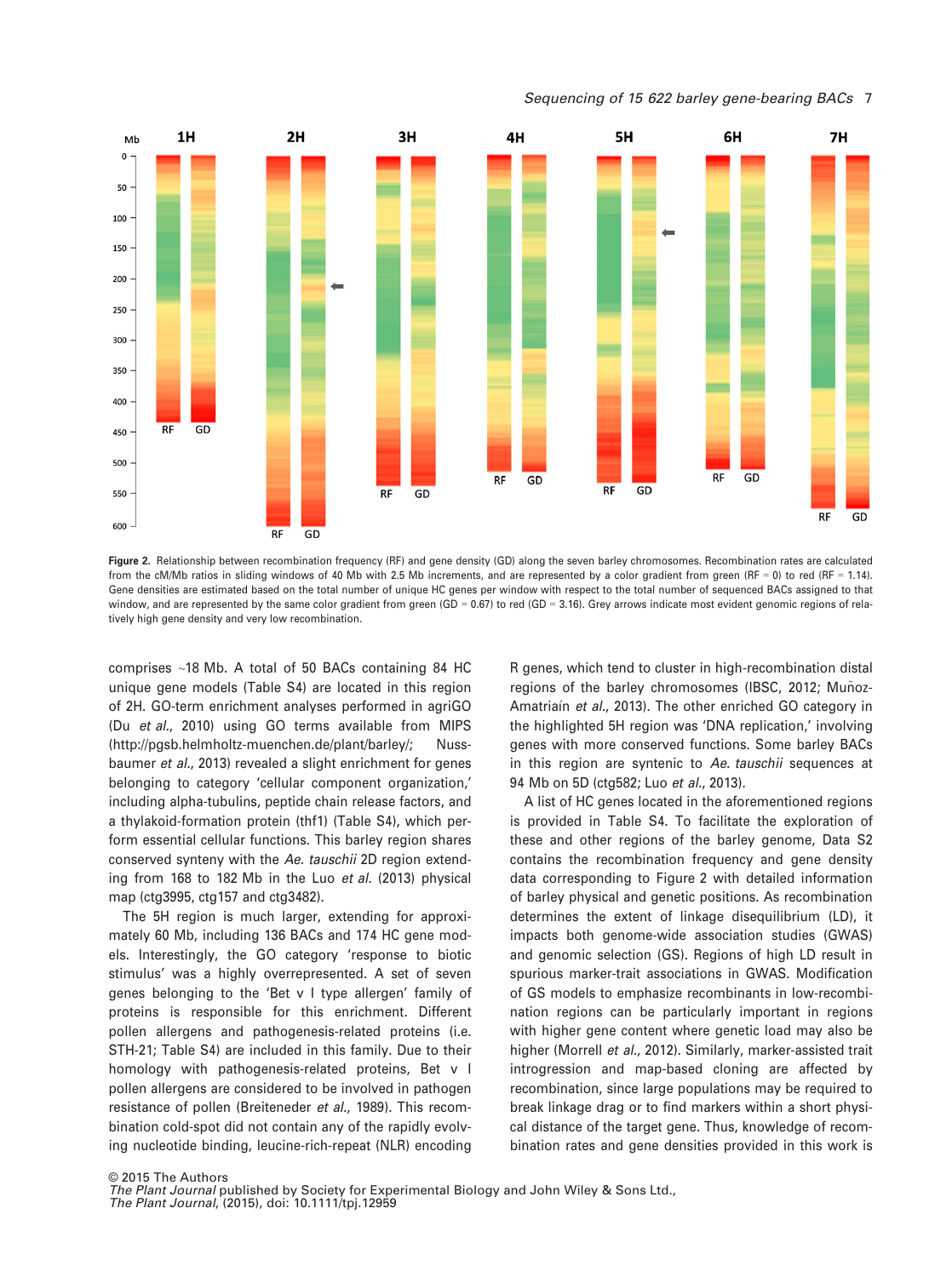of relevance for the effective use of genetic variation in barley and related species.

# HarvEST:Barley allows easy access to GB-BAC sequence assemblies and synteny with Ae. tauschii

To successfully deploy genome sequence information for crop improvement, it is critical to make it easily accessible. We have developed an online interface to provide access to the latest sequence assemblies (v.4.1) from 15 622 MTP gene-bearing BACs [\(http://harvest-web.org/hweb/util](http://harvest-web.org/hweb/utilmenu.wc)[menu.wc](http://harvest-web.org/hweb/utilmenu.wc)). BAC sequences and their annotations can be retrieved by 'BAC address,' which can be obtained by BLAST via<http://www.harvest-blast.org/> using the user's input sequence. Since high-throughput SNP genotyping (Close et al., 2009; Comadran et al., 2012) is routinely used in modern barley breeding, genome data can also be downloaded using a 'SNP name' as a query. Alternatively, HarvEST:Barley [\(http://harvest.ucr.edu/\)](http://harvest.ucr.edu/) may be installed on a personal computer to export BAC sequences, gene annotations and both physical and genetic map coordinates in a similar manner, with additional options of exporting BACs by chromosome arm or genetic map interval. HarvEST:Barley is available for Microsoft Windows as a single 1.3 GB installation file and does not require an internet connection to operate. These two interfaces also provide the option of accessing information from only the specified BACs or all BACs in the same contig.

Along with the 15 622 BAC sequences described in the present work, the databases noted above contain sequences from additional BACs from the Yu et al. (2000) library. This includes: 3153 BAC assemblies generated using 454 sequencing (IBSC, 2012); 50 BACs fully sequenced at the Joint Genome Institute by Sanger sequencing; and 21 BAC sequences available from the National Center for Bioinformatics (NCBI) database. A list of these BACs sequenced by other methods, some of which coincide with the BACs that we sequenced, can be found in Data S3.

The latest version of HarvEST:Barley has implemented a barley–Aegilops tauschii synteny viewer, enabling facile comparisons between barley and this diploid ancestor of the wheat D-genome. The map-anchored SNP design sequences from Aegilops tauschii (Luo et al., 2013) were compared with our BAC sequences to relate barley BACs to orthologous positions in wheat linkage groups. Similarly, barley SNP design sequences were used to anchor barley BACs to barley linkage groups. The net result was to cross-relate barley and A. tauschii via the sequenced BACs (see Experimental procedures for more information). We found clear synteny between barley and Ae. tauschii (Figure S3) in every linkage group. In addition, several substantial inversions were identified on chromosomes 1H (69.7–74.1 cM and 104.1–114.9 cM), 2H (21.7–26.9 cM and 84.5–88.0 cM), 3H (11.0–20.03 cM and 86.9–103.8 cM), and

4H (98.7–102.4 cM). This synteny browser is in addition to the previously available barley–rice and barley–Brachypodium distachyon synteny displays within HarvEST:Barley, all of which can be retrieved by selecting either of the two latest barley genetic consensus maps (Muñoz-Amatriain et al., 2011, 2014).

# **CONCLUSIONS**

Accessing the entire genome sequence of the economically important crop and the Triticeae genetic model, barley, has proven difficult due to its large and highly repetitive genome. Here we identified regions that contain genes by screening a BAC library made from the reference genotype 'Morex' using genic probes, followed by BAC-clone sequencing. Analysis of the ~1.7 Gb of gene-rich genomic sequence corresponding to 15 622 'gene-bearing' BACs shows that in addition to distal ends of chromosomes containing most of the gene-enriched regions, gene-rich islands exist in more interior positions of the chromosomes. Interestingly, some of these interior islands are in areas with suppressed recombination, which has both practical and evolutionary implications. Another outcome of this work was to identify several BACs from chromosome 4H that may include the actual centromere. The method of defining arm-specific k-mers that led to this outcome is broadly applicable to other species where flowsorted chromosome arms are available. Access to these BAC sequences and their annotations is facilitated through an online interface and the software HarvEST:Barley, which additionally contains a barley–Aegilops tauschii synteny viewer. We found a highly syntenic relationship between these two species, except for a few clear inversions on chromosomes 1H-4H. This study constitutes an additional resource for the Triticeae community that will improve the speed and precision of map-based cloning and marker development while supporting ongoing efforts to obtain a complete reference sequence of barley.

# EXPERIMENTAL PROCEDURES

# Identification of gene-containing BACs

A 6.3  $\times$  haploid-genome-equivalent barley BAC library (Yu et al., 2000) was obtained as library filter sets from Clemson University Genomics Institute, as were rearrayed cultures of BAC clones used for fingerprinting. This library was constructed using HindIII partially digested cultivar Morex DNA ligated to pBeloBAC11 vector and arrayed on 17 filters, each with 18 432 clones. Compilation of 81 831 gene-bearing BACs was accomplished in two ways. In total, 21 689 BACs were identified from information provided by several researchers based on their prior work (Data S1). In addition, oligonucleotide probes ('overgos') designed mainly from transcript sequences (EST unigenes) were used in hybridizations to identify 72 141 putative gene-bearing BACs. The union of these two sets was 83,831 unique GB-BACs. Information regarding the pools of probes used for BAC identification and details of the hybridization process can be found in Method S1.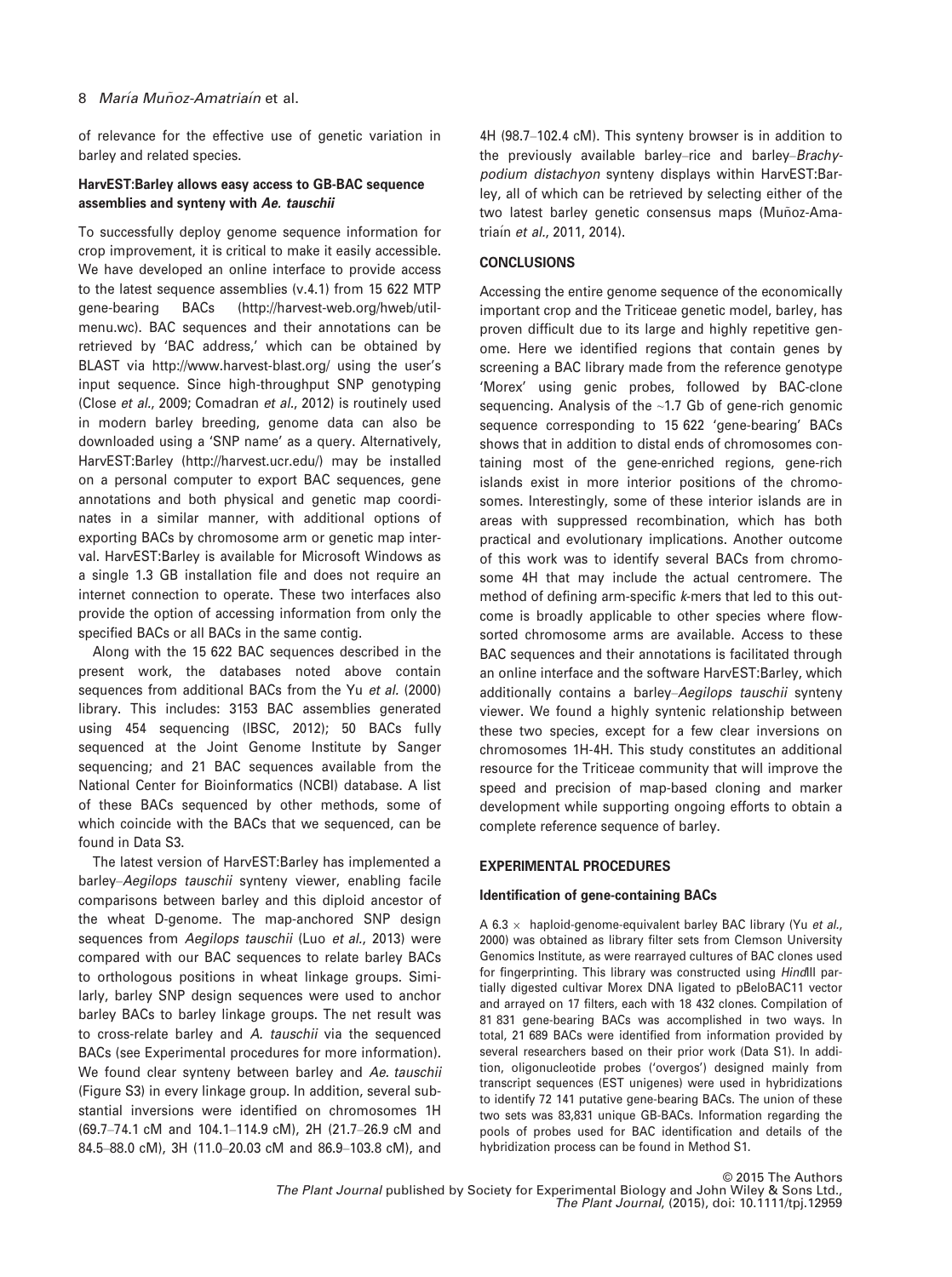As the hybridizations using pools of overgos progressed, we observed grsadually fewer newly identified BACs per hybridization. The frequency of new BACs identified for each of the large pools of probes generally diminished from a starting range of 60–85% to a range of 27–57%. To provide an estimate of the percentage of all possible gene-bearing BACs identified in this work, the hybridization data were randomly shuffled and sampled 10 000 times to plot the number of unique BACs identified as a function of the number of probe pools applied. Extrapolation provided an estimate of the number of pools that would be necessary to approach the asymptotic limit of the number of gene-bearing BACs. From this treatment of the data, we estimated 107 882 gene-bearing BACs in the 6.3  $\times$  Morex library (Figure S4), which is roughly 1/3 of all BACs genome-wide. However, the nature of our BAC detection method (genic probes) made it more likely that we would find a BAC containing multiple genes than a BAC carrying only one gene, and as a consequence the asymptotic limit could be higher than indicated by this extrapolation.

#### BAC-clone fingerprinting and assembly

BAC DNA was isolated and fingerprinted according to Luo et al. (2003). BAC clones maintained in a 384-well plate were inoculated into four 96-deep well plates containing 1.2 mL  $2 \times$  YT medium with 12.5  $\mu$ g ml<sup>-1</sup> chloramphenicol and grown at 37°C for 24 h. BAC DNA was isolated with the Qiagen R.E.A.L 96-Prep kit ([https://](https://www.qiagen.com/us/shop/sample-technologies/dna-sample-technologies/plasmid-dna/real-prep-96-plasmid-kit/) [www.qiagen.com/us/shop/sample-technologies/dna-sample-tech](https://www.qiagen.com/us/shop/sample-technologies/dna-sample-technologies/plasmid-dna/real-prep-96-plasmid-kit/)[nologies/plasmid-dna/real-prep-96-plasmid-kit/\)](https://www.qiagen.com/us/shop/sample-technologies/dna-sample-technologies/plasmid-dna/real-prep-96-plasmid-kit/) either manually or by Qiagen robot. 0.5-1.2 µg of DNA was then digested with 5 units each of BamHI, EcoRI, Xbal, Xhol and Haelll enzymes and transferred to SNaPshot multiplex labeling solution. Capillary electrophoresis was performed on the DNA using ABI internal size standard LIZ-500 (35–500 bp) in an ABI 3730 DNA sequencer (Applied Biosystems, USA; [http://www.thermofisher.com/us/en/](http://www.thermofisher.com/us/en/home/brands/applied-biosystems.html) [home/brands/applied-biosystems.html](http://www.thermofisher.com/us/en/home/brands/applied-biosystems.html)). GenoProfiler software (You et al., 2007) was used for automated editing of sized fingerprinting profiles generated by the ABI Genetic Analyzers (Applied Biosystems). The batch-processing module extracts sized fragment information either directly from the ABI raw trace files or from data files exported from GeneMapper (Applied Biosystems) or other size calling software, removes background noise and undesired fragments, and generates fragment size files. Highthroughput fingerprinting was attempted for 83 831 clones. In total, 2967 clones (5%) were deleted during fingerprint editing due to lack of insert, failed fingerprinting, or being ignored by the GenoProfiler software. Clones containing four or fewer fragments in the range of 50 to 500 bp provided insufficient information to be included in contig assembly. The clones from this library had an average of 92 fragments per clone in the sized range.

BAC clones were assembled into contigs using a compartmentalized approach (Bozdag et al., 2009). Each group of BACs identified by each probe pool was first assembled independently using Fingerprint Contigs (FPC) software v8.1 (Soderlund et al., 1997, 2000). Contig merging and redundancy removal steps were then applied (Bozdag et al., 2009) to finalize the assembly. Key elements of this compartmentalized process can be found in Methods S1.

#### Construction of minimal tiling paths

Two sets of MTP clones were computed. The first one contained 2638 BACs from data that were available relatively early in this work, including the majority of GB-BACs provided from prior work and GB-BACs containing abiotic-stress regulated genes and others targeted by a SNP genotyping assay referred to as POPA1 (Close

# Sequencing of 15 622 barley gene-bearing BACs 9

et al., 2009). These BACs are referred to later as MTP subsets 1-3. Subsequently, after the full list of 83 831 GB-BACs had been compiled, the second set of MTP clones, 13 182 BACs, was developed. BACs from this second MTP set, which generally avoided duplication with the first set of MTP clones, are referred to later as MTP subsets 4–9.

#### MTP sequencing and assembly

MTP BACs were paired-end sequenced ( $2 \times 100$  bases) using Illumina HiSeq2000 (Illumina, Inc, San Diego, CA, USA; [https://](https://www.illumina.com/) [www.illumina.com/\)](https://www.illumina.com/). Sequencing was done in eight sets of BAC clones (HV3-10) applying a combinatorial pooling design (Lonardi et al., 2013). In brief, this approach takes advantage of the current high-throughput sequencing instruments to de novo sequence thousands of BAC clones in pools that are designed to identify each BAC within the pooling pattern, hence avoiding exhaustive DNA barcoding. Reads in each pool (after quality trimming) were 'sliced' into smaller samples of optimal size as explained in detail by Lonardi et al. (2015), deconvoluted, and then assembled BACby-BAC using Velvet v.1.2.09 (Zerbino and Birney, 2008). Assembly of the BACs with SPAdes (Bankevich et al., 2012) or IDBA (Peng et al., 2012) did not provide a clear objective improvement in assembly quality. Slicing the data into subsets was a key step to improving the quality of the assemblies. A threshold cutoff of 35 000 high-quality reads was applied to consider a BAC as 'sequenced'. Statistics for assembly were collected using the Assemblathon script (K. Bradnam, Genome Center, UC Davis, USA).

High confidence (HC) and low-confidence (LC) gene models predicted by IBSC (2012) were used to annotate the BAC assemblies, using a minimum sequence length of 200 bp and an e-value of  $1e^{-20}$  as the cutoffs for the BLAST alignments. We ignored any gene model hitting at least 10 BACs for most analyses.

#### Chromosome arm assignment of BACs

We used CLARK, a supervised classification method, to assign BACs to chromosome arms (Ounit et al., 2015) Briefly, CLARK can accurately classify 'objects' (e.g., BACs) to 'targets' (e.g., chromosome arms) by reducing the problem to a k-mer comparison of the corresponding sequences. CLARK differs from other k-mer based methods because it considers only k-mers that are specific (or discriminative) to each target. It does so in the preprocessing phase by discarding any k-mer that appears in two or more targets, except in the case of k-mers shared by only both arms of the same chromosome, which are used to define 'centromeric' regions of overlap. Additionally, CLARK disregards very rare kmers, which tend to be spurious from sequencing errors. Using  $k = 19$  and by discarding 19-mers that appeared only once (Ounit et al., 2015), we have accepted only assignments with confidence scores >0.75 (HC assignments). 'Targets' were reads generated by Illumina WGS sequencing of barley flow-sorted chromosome 1H and arms of chromosomes 2H–7H that were assembled using SOAPdenovo (Luo et al., 2012). The chromosomes were purified by flow cytometric sorting as described by Suchánková et al. (2006) and their DNA amplified following the procedure of Simková et al. (2008).

#### Validation of the sequence assembly

A total of 1037 gene-bearing BACs from the Yu et al. library (2000) were previously sequenced (454 Life Sciences technology; [http://](http://www.454.com/) [www.454.com/\)](http://www.454.com/) and assembled by other institutions, and included in the barley genome sequence resource (IBSC, 2012). Our sequence assemblies for 1037 BACs of the same address BACs

© 2015 The Authors The Plant Journal published by Society for Experimental Biology and John Wiley & Sons Ltd., The Plant Journal, (2015), doi: 10.1111/tpj.12959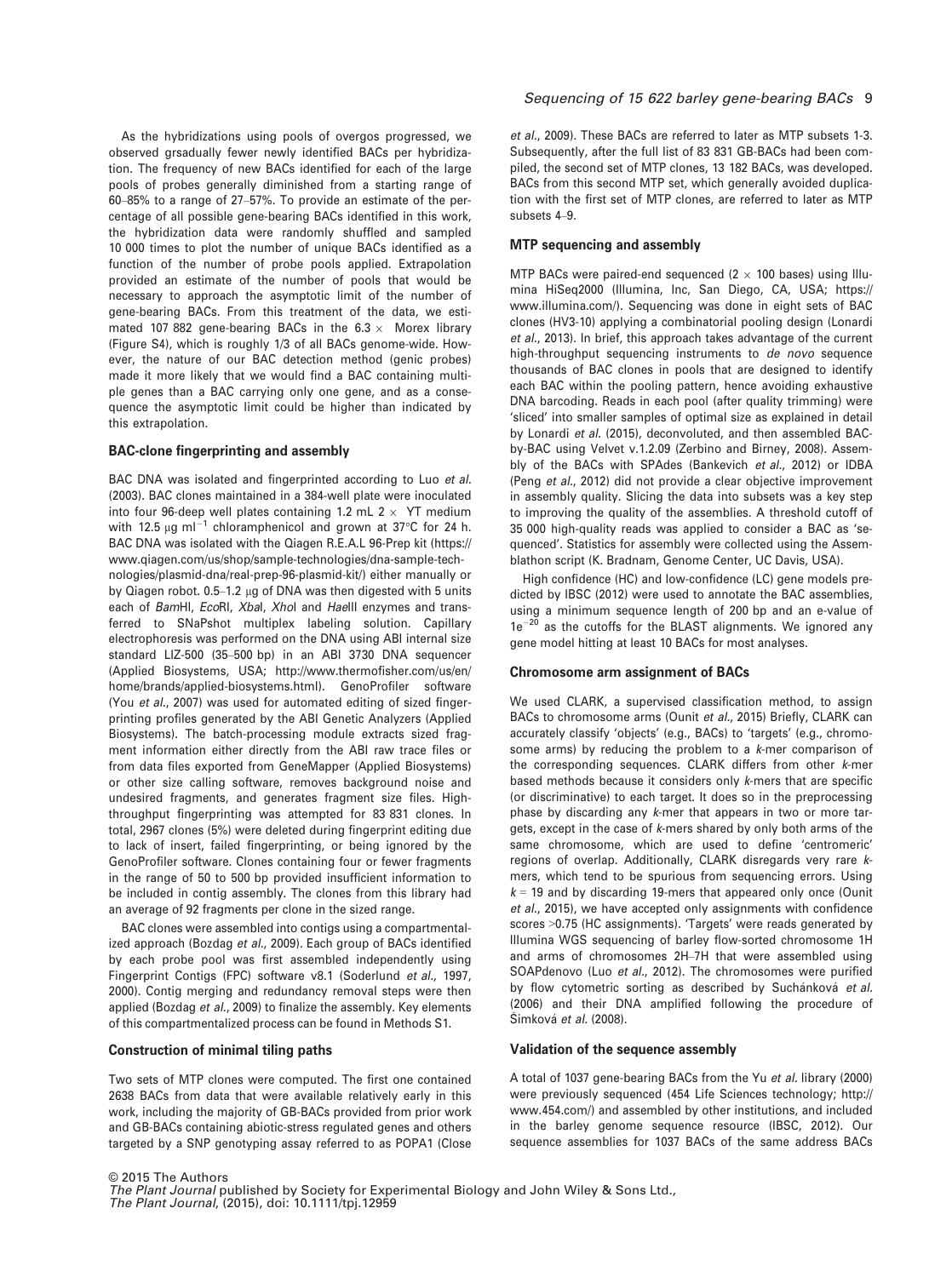were compared using the sequence alignment tool QUAST (Gurevich et al., 2013). We removed 40 BACs which had <33% alignment with each other, attributing this level of disagreement to rearray errors, extensive cross-contamination or extreme instability of a BAC in the *Escherichia coli* host. The remaining 997 BACs that were sequenced independently in the present work and previously were blasted against HC and LC gene models predicted by IBSC (2012), using a minimum sequence length of 200 bp and an e-value of  $1e^{-20}$ . Gene models found in our sequence assemblies and in the 454-based assemblies were compared, after excluding gene models hitting at least 10 BACs (Table 2). Fourteen of the 50 BACs that were fully sequenced by the Joint Genome Institute coauthors using the Sanger method were in common with the 15 622 BACs and were used as ground truth for additional validation of the sequence assemblies. QUAST (Gurevich et al., 2013) was used to determine the percentage coverage. Gene content was determined as described above.

# Synteny analysis

For barley–rice synteny, each barley BAC DNA sequence was compared to rice translated gene models available at the Rice Genome Annotation Project database [\(http://rice.plantbiology.msu.edu/\)](http://rice.plantbiology.msu.edu/). All BLASTX hits with an e-value of  $-20$  or better were tallied for each BAC. The rice chromosome with the plurality of matches was then taken as the correct rice chromosome. A mean value of chromosome coordinates was then calculated for the matched rice gene models on this chromosome to assign a rice chromosome position to each BAC. A rice genome position was then assigned to each entire BAC contig by a similar voting method, accepting the plurality of rice chromosomes for the contig and the mean value within the matching rice chromosome as the position of the BACs in this contig. These rice genome coordinates were then used to align the seven barley chromosomes with the 12 rice chromosomes (Figures 1 and S2).

For barley–Aegilops tauschii synteny, each SNP design sequence for the Ae. tauschii iSelect genotyping assay (Luo et al., 2013), downloaded from [http://probes.pw.usda.gov/](http://probes.pw.usda.gov/WheatDMarker/downloads/) [WheatDMarker/downloads/,](http://probes.pw.usda.gov/WheatDMarker/downloads/) was matched by BLAST to the extended Ae. tauschii genome sequences that were available from the same website. The linkage group and cM coordinates for each SNP marker published in Luo et al. (2013) were then associated with each wheat D-genome iSelect SNP assay design sequence. These wheat SNP design sequences were matched by BLAST to the sequences of barley BACs described in the present work, many of which contained sequences matching barley SNP assay design sequences (Close et al., 2009; Comadran et al., 2012). The arm assignment for each barley BAC was taken from Data S1, to limit the BACs to those where the barley and wheat SNPs mapped to orthologous chromosomes. The barley–wheat D synteny viewer in HarvEST: Barley is based on these relationships.

# ACCESSION NUMBERS

The BAC sequence assemblies supporting the results of this article are available in NCBI under accession numbers: [AC250421](http://www.ncbi.nlm.nih.gov/nuccore/AC250421) to [AC252610](http://www.ncbi.nlm.nih.gov/nuccore/AC252610), [AC256303](http://www.ncbi.nlm.nih.gov/nuccore/AC256303) to [AC269749](http://www.ncbi.nlm.nih.gov/nuccore/AC269749), [AC256237](http://www.ncbi.nlm.nih.gov/nuccore/AC256237) to [AC256288](http://www.ncbi.nlm.nih.gov/nuccore/AC256288), [AC250484](http://www.ncbi.nlm.nih.gov/nuccore/AC250484), [AC250784](http://www.ncbi.nlm.nih.gov/nuccore/AC250784), [AC250371,](http://www.ncbi.nlm.nih.gov/nuccore/AC250371) [AC251557,](http://www.ncbi.nlm.nih.gov/nuccore/AC251557) [AC251639,](http://www.ncbi.nlm.nih.gov/nuccore/AC251639) [AC251663,](http://www.ncbi.nlm.nih.gov/nuccore/AC251663) [AC251805](http://www.ncbi.nlm.nih.gov/nuccore/AC251805), [AC251814](http://www.ncbi.nlm.nih.gov/nuccore/AC251814), [AC252228,](http://www.ncbi.nlm.nih.gov/nuccore/AC252228) [AC252453,](http://www.ncbi.nlm.nih.gov/nuccore/AC252453) and [AC252497.](http://www.ncbi.nlm.nih.gov/nuccore/AC252497) Flow-sorted chromosome arm sequences can be found at NCBI under accession no. [SRX143974](http://www.ncbi.nlm.nih.gov/nuccore/SRX143974).

#### ACKNOWLEDGEMENTS

This work was supported by the USDA Initiative for Future Agriculture and Food Systems 01-52100-11346, North American Barley Genome Project (USDA-CSREES 2001-34213-10511), USDA-CSREES National Research Initiative (NRI) 2002-35300- 12548, NSF Plant Genome Research Program DBI-0321756, BarleyCAP (USDA-CSREES-NRI 2006-55606-16722 and USDA-AFRI-NIFA 2009-85606-05701), USDA-AFRI-NIFA 2009-65300-05645, TriticeaeCAP (USDA-NIFA 2010-15718-10), NSF-ABI DBI-1062301, and UC Riverside Agricultural Experiment Station Hatch Project CA-R-BPS-5306-H. The work conducted by the US Department of Energy Joint Genome Institute was supported by the Office of Science of the US Department of Energy under Contract No. DE-AC02-05CH11231. H.S and J.D. have been supported by grant award LO1204 from the National Program of Sustainability I. The authors also thank the following individuals: for communications regarding gene-bearing BAC IDs (Nick Collins, Jorge Dubcovsky, Katherine Feuillet, Kulvinder Gill, Yong Gu, David Laurie, Saghai Maroof, Tim Sutton, Pingsha Hu); for BAC-clone identification (Faith Lin, Ginger Mok, Hung Le); for provision of fee-for-service Morex barley research materials (Michael Atkins, Clemson University Genomics Institute), for provision of fee-for-service DNA sequencing (John Weger, UC Riverside Genomics Core Facility), and for other technical assistance (Gianfranco Ciardo, Raymond Fenton, Hung Le, Harkamal Walia).

# SUPPORTING INFORMATION

Additional Supporting Information may be found in the online version of this article.

Figure S1. Scatter plot of number of gene-bearing sequenced BACs against molecular sizes for barley chromosome arms.

Figure S2. BAC distribution along barley chromosomes 1H, 3H, 4H, 6H and 7H.

Figure S3. Synteny between barley and Ae. tauschii linkage groups.

Figure S4. Estimate of the total number of gene-bearing BACs.

Table S1. Statistics of BAC sequence assembly for different minimum node sizes.

Table S2. High confidence (HC) and low-confidence (LC) gene models predicted by IBSC (2012) that hit ≥10 BACs.

Table S3. BAC clones assigned to 4HC.

Table S4. HC gene models located in gene-dense and low-recombination regions of 2H and 5H.

Methods S1. Supplementary methods and full legends for supporting information.

Data S1. List of gene-bearing BACs identified from the HVVMRXALLhA library (Yu et al., 2000), and the genic probe pool (s) that detected each of those 83,831 BACs.

Data S2. Recombination frequency and gene density data corresponding to Figure 2.

Data S3. List of BAC clones from the Yu et al. (2000) library sequenced by institutions other than UCR and whose sequences have been added to HarvEST:Barley.

# **REFERENCES**

Ariyadasa, R., Mascher, M., Nussbaumer, T. et al. (2014) A sequence-ready physical map of barley anchored genetically by two million single-nucleotide polymorphisms. Plant Physiol. 164, 412–423.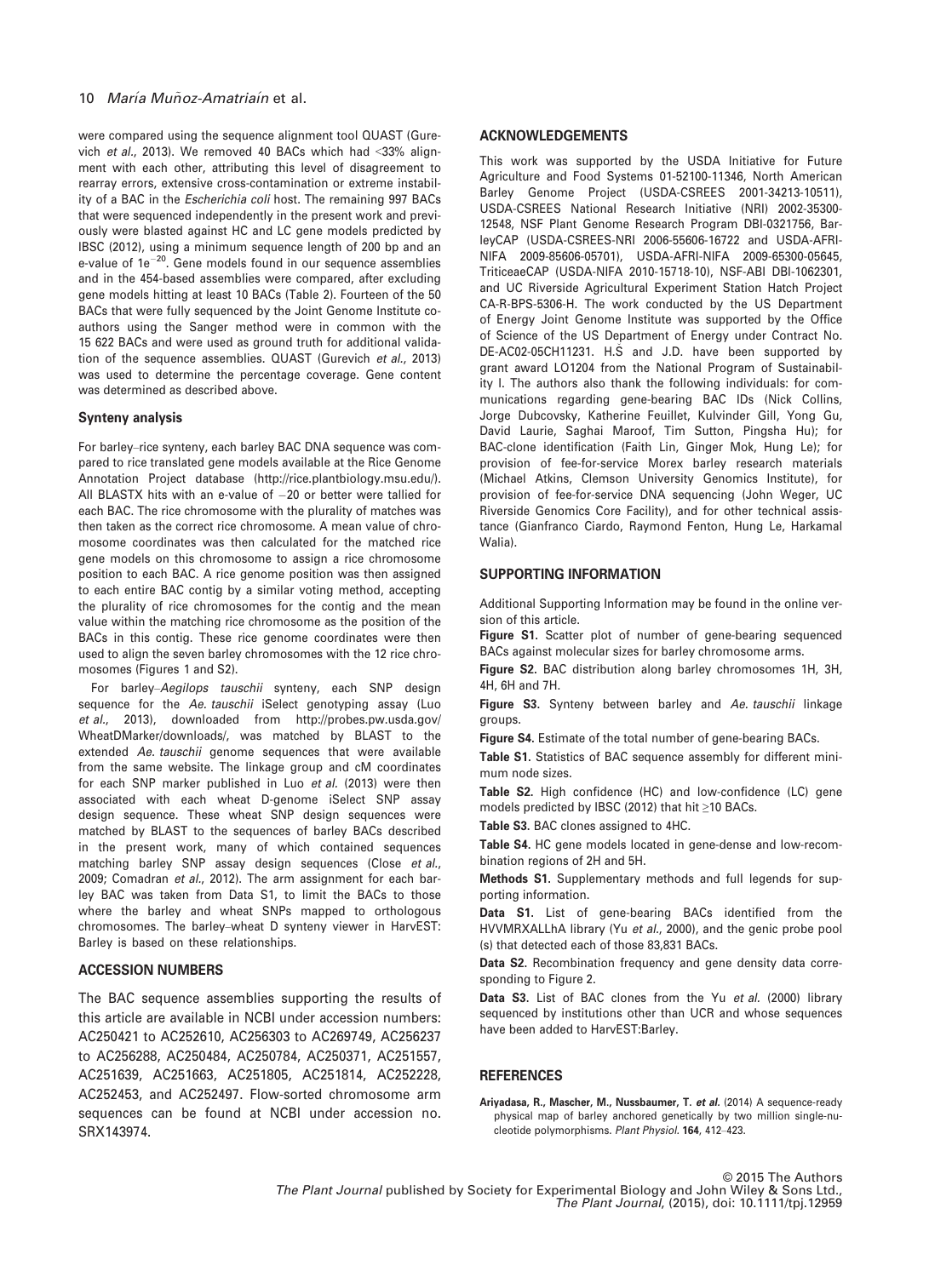- Bankevich, A., Nurk, S., Antipov, D. et al. (2012) SPAdes: a new genome assembly algorithm and its applications to single-cell sequencing. J. Comp. Biol. 19, 455–477.
- Barakat, A., Carels, N. and Bernardi, G. (1997) The distribution of genes in the genomes of Gramineae. Proc. Natl Acad. Sci. USA, 94, 6857–6861.
- Bartos, J., Paux, E., Kofler, R. et al. (2008) A first survey of the rye (Secale cereale) genome composition through BAC end sequencing of the short arm of chromosome 1R. BMC Plant Biol. 8, 95.
- Bozdag, S., Close, T. and Lonardi, S. (2009) A compartmentalized approach to the assembly of physical maps. BMC Bioinformatics, 10, 217.
- Bozdag, S., Close, T. and Lonardi, S. (2013) A graph-theoretical approach to the selection of the minimum tiling path from a physical map. IEEE/ACM Trans. Comput. Biol. Bioinform. 10, 352–360.
- Breiteneder, H., Pettenburger, K., Bito, A., Valenta, R., Kraft, D., Rumpold, H., Scheiner, O. and Breitenbach, M. (1989) The gene coding for the major birch pollen allergen Betv1, is highly homologous to a pea disease resistance response gene. EMBO J. 8, 1935–1938.
- Choulet, F., Alberti, A., Theil, S. et al. (2014) Structural and functional partitioning of bread wheat chromosome 3B. Science, 345, 124972.

Choulet, F., Wicker, T., Rustenholz, C. et al. (2010) Megabase level sequencing reveals contrasted organization and evolution patterns of the wheat gene and transposable element spaces. Plant Cell, 22, 1686–1701.

- Close, T.J., Bhat, P.R., Lonardi, S. et al. (2009) Development and implementation of high-throughput SNP genotyping in barley. BMC Genom. 10, 582.
- Comadran, J., Kilian, B., Russell, J. et al. (2012) Natural variation in a homolog of Antirrhinum CENTRORADIALIS contributed to spring growth habit and environmental adaptation in cultivated barley. Nat. Genet. 44, 1388–1392.
- Doležel, J., Vrána, J., Safář, J., Bartoš, J., Kubaláková, M. and Simková, H. (2012) Chromosomes in the flow to simplify genome analysis. Funct. Integr. Genomics, 12, 397–416.
- Du, Z., Zhou, X., Ling, Y., Zhang, Z. and Su, Z. (2010) AgriGO: a GO analysis toolkit for the agricultural community. Nucl. Acids Res. 38, W64–W70.
- Dubcovsky, J., Ramakrishna, W., SanMiguel, P.J., Busso, C.S., Yan, L., Shiloff, B.A. and Bennetzen, J.L. (2001) Comparative sequence analysis of colinear barley and rice bacterial artificial chromosomes. Plant Physiol. 125, 1342–1353.
- Dvorák, J. (2009) Triticeae genome structure and evolution. In Genetics and Genomics of the Triticeae (Muehlbauer, G.J. and Feuillet, C., eds). Heidelberg: Springer, pp. 685–711.
- Feuillet, C. and Keller, B. (1999) High gene density is conserved at syntenic loci of small and large grass genomes. Proc. Natl Acad. Sci. USA, 96, 8265–8270.
- Gottlieb, A., Müller, H.G., Massa, A.N. et al. (2013) Insular organization of gene space in grass genomes. PLoS ONE, 8, e54101.
- Griffiths, S., Dunford, R.P., Coupland, G. and Laurie, D.A. (2003) The evolution of CONSTANS-like gene families in barley, rice, and Arabidopsis. Plant Physiol. 131, 1855–1867.
- Gurevich, A., Saveliev, V., Vyahhi, N. and Tesler, G. (2013) QUAST: quality assessment tool for genome assemblies. Bioinformatics, 29, 1072–1075.
- Hudakova, S., Michalek, W., Presting, G.G., ten Hoopen, R., dos Santos, K., Jasencakova, Z. and Schubert, I. (2001) Sequence organization of barley centromeres. Nucleic Acids Res. 29, 5029–5050.
- International Rice Genome Sequencing Project (2005) The map-based sequence of the rice genome. Nature, 436, 793-800.
- Komatsuda, T., Pourkheirandish, M., He, C. et al. (2007) Six-rowed barley originated from a mutation in a homeodomain-leucine zipper I-class homeobox gene. Proc. Natl Acad. Sci. USA, 104, 1424–1429.
- Langdon, T., Seago, C., Mende, M., Leggett, M., Thomas, H., Forster, J.W., Thomas, H., Jones, R.J. and Jenkins, G. (2000) Retrotransposon evolution in diverse plant genomes. Genetics, 156, 313-325.
- Lermontova, I., Kuhlmann, M., Friedel, S., Rutten, T., Heckmann, S., Sandmann, M., Demidov, D., Schubert, V. and Schubert, I. (2013) Arabidopsis kinetochore null2 is an upstream component for centromeric histone H3 variant cenH3 deposition at centromeres. Plant Cell, 25, 3389–3404.
- Lonardi, S., Duma, D., Alpert, M. et al. (2013) Combinatorial pooling enables selective sequencing of the barley gene space. PLoS Comput. Biol. 9, e1003010.
- Lonardi, S., Mirebrahim, H., Wanamaker, S., Alpert, M., Ciardo, G., Duma, D. and Close, T.J. (2015) When less is more: "slicing" sequencing data improves read decoding accuracy and De Novo assembly quality. Bioinformatics, doi: [10.1093/bioinformatics/btv311](info:doi/10.1093/bioinformatics/btv311).

## Sequencing of 15 622 barley gene-bearing BACs 11

- Luo, M.C., Gu, Y.Q., You, F.M. et al. (2013) A 4-gigabase physical map unlocks the structure and evolution of the complex genome of Aegilops tauschii, the wheat D-genome progenitor. Proc. Natl Acad. Sci. USA, 110, 7940–7945.
- Luo, M.C., Thomas, C., You, F.M., Hsiao, J., Ouyang, S., Buell, C.R., Malandro, M., McGuire, P.E., Anderson, O.D. and Dvorak, J. (2003) Highthroughput fingerprinting of bacterial artificial chromosomes using the snapshot labeling kit and sizing of restriction fragments by capillary electrophoresis. Genomics, 82, 378–389.
- Luo, R., Liu, B., Xie, Y. et al. (2012) SOAPdenovo2: an empirically improved memory-efficient short-read de novo assembler. GigaScience, 1, 18.
- Mascher, M., Muehlbauer, G.J., Rokhsar, D.S. et al. (2013) Anchoring and ordering NGS contig assemblies by population sequencing (POPSEQ). Plant J. 76, 718–727.
- Mayer, K.F.X., Martis, M., Hedley, P.E. et al. (2011) Unlocking the barley genome by chromosomal and comparative genomics. Plant Cell, 23, 1249–1263.
- Morrell, P.L., Buckler, E.S. and Ross-Ibarra, J. (2012) Crop genomics: advances and applications. Nat. Rev. Genet. 13, 85–96.
- Muñoz-Amatriaín, M., Cuesta-Marcos, A., Endelman, J.B. et al. (2014) The USDA barley core collection: genetic diversity, population structure, and potential for genome-wide association studies. PLoS ONE, 9, e94688.
- Muñoz-Amatriaín, M., Eichten, S.R., Wicker, T. et al. (2013) Distribution, functional impact, and origin mechanisms of copy number variation in the barley genome. Genome Biol. 14, R58.
- Muñoz-Amatriaín, M., Moscou, M.J., Bhat, P.R. et al. (2011) An improved consensus linkage map of barley based on flow-sorted chromosomes and single nucleotide polymorphism markers. Plant Genome, 4, 238–249.
- Nussbaumer, T., Martis, M.M., Roessner, S.K., Pfeifer, M., Bader, K.C., Sharma, S., Gundlach, H. and Spannagl, M. (2013) MIPS PlantsDB: a database framework for comparative plant genome research. Nucleic Acids Res. 41, D1144–D1151.
- Ounit, R., Wanamaker, S., Close, T.J. and Lonardi, S. (2015) CLARK: fast and accurate classification of metagenomic and genomic sequences using discriminative k-mers. BMC Genom. 16, 236.
- Peng, Y., Leung, H.C., Yiu, S.M. and Chin, F.Y. (2012) IDBA-UD: a de novo assembler for single-cell and metagenomic sequencing data with highly uneven depth. Bioinformatics, 28, 1420–1428.
- Raats, D., Frenkel, Z., Krugman, T. et al. (2013) The physical map of wheat chromosome 1BS provides insights into its gene space organization and evolution. Genome Biol. 14, R138.
- Sandhu, D. and Gill, K.S. (2002) Gene-containing regions of wheat and the other grass genomes. Plant Physiol. 128, 803–811.
- Schulte, D., Close, T.J., Graner, A. et al. (2009) The International Barley Sequencing Consortium—at the threshold of efficient access to the barley genome. Plant Physiol. 149, 142–147.
- Šimková, H., Svensson, J.T., Condamine, P., Hribová, E., Suchánková, P., Bhat, P.R., Bartos, J., Safár, J., Close, T.J. and Dolezel, J. (2008) Coupling amplified DNA from flow-sorted chromosomes to high-density SNP mapping in barley. BMC Genom. 9, 294.
- Soderlund, C., Humphrey, S., Dunhum, A. and French, L. (2000) Contigs built with fingerprints, markers and FPC V4.7. Genome Res. 10, 1772-1787.
- Soderlund, C., Longden, I. and Mott, R. (1997) FPC: a system for building contigs from restriction fingerprinted clones. CABIOS, 13, 523–535.
- Stein, N., Prasad, M., Scholz, U. et al. (2007) A 1,000-loci transcript map of the barley genome: new anchoring points for integrative grass genomics. Theor. Appl. Genet. 114, 823–839.
- Stein, N. and Steuernagel, B. (1014) Advances in sequencing the barley genome. In Genomics of Plant Genetic Resources (Tuberosa, R., Graner, A. and Frison, E., eds.). Heidelberg: Springer, pp. 391–403.
- Suchánková, P., Kubaláková, M., Kovárová, P., Bartos, J., Cíhalíková, J., Molnár-Láng, M., Endo, T.R. and Doležel, J. (2006) Dissection of the nuclear genome of barley by chromosome flow sorting. Theor. Appl. Genet. 113, 651–659.
- The International Barley Genome Sequencing Consortium (2012) A physical, genetic and functional sequence assembly of the barley genome. Nature, 491, 711–716.
- Ullrich, S.E. (2010) Significance, adaptation, production, and trade of barley. In Barley: Production, Improvement, and Uses (Ullrich, S.E., ed.). Oxford: Wiley-Blackwell, pp. 3–13.

© 2015 The Authors

The Plant Journal published by Society for Experimental Biology and John Wiley & Sons Ltd., The Plant Journal, (2015), doi: 10.1111/tpj.12959